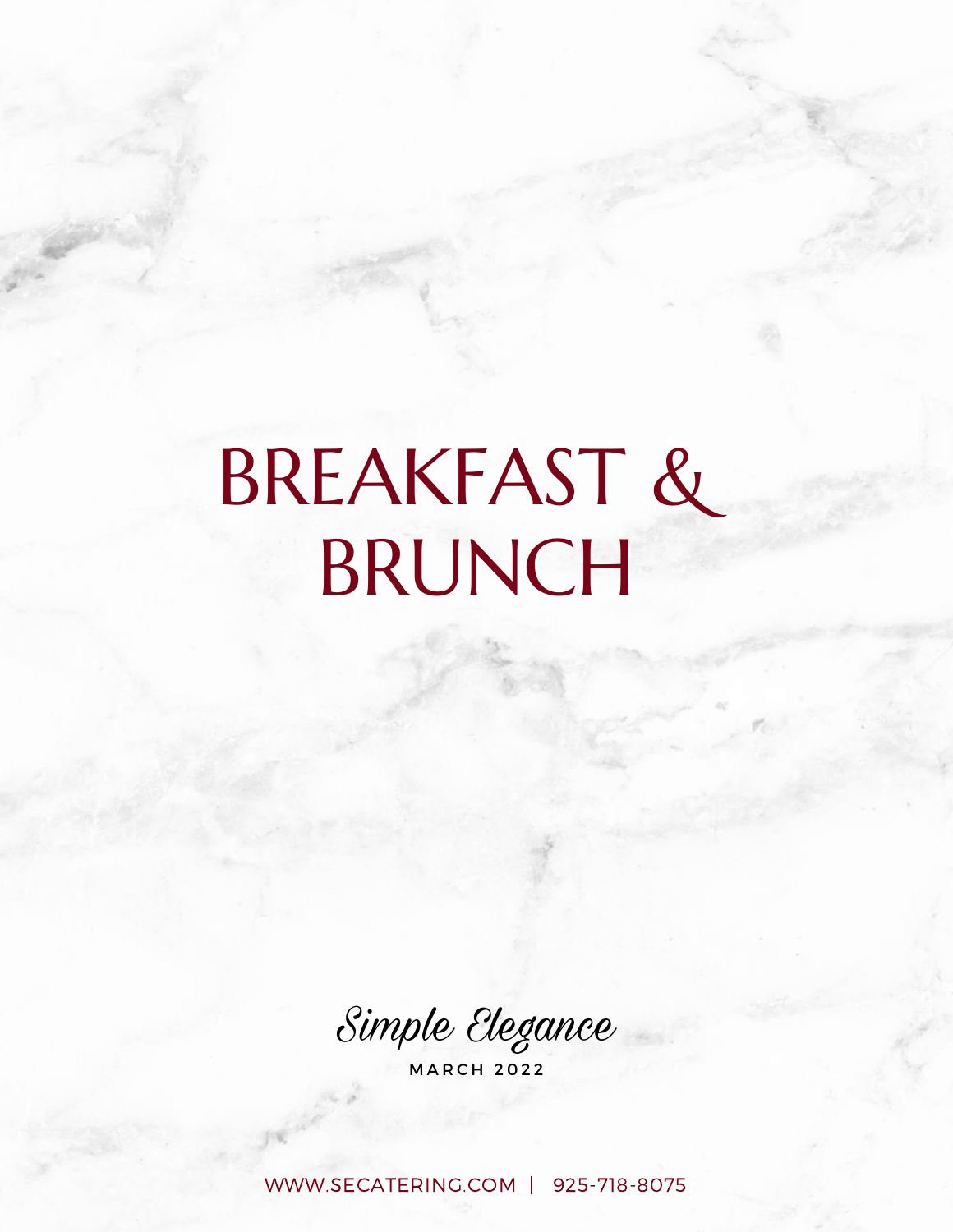

#### Continental Breakfast

Fresh Assorted Baked Goods - Choose 3: Pastries, Coffee Cakes, Scones, Muffins, Bagels w/ Cream Cheese Fresh Cut Fruit Salad Orange Juice Regular Coffee 11

#### Traditional Breakfast

Bacon, Ham, and Sausage Seasoned Breakfast Potatoes Fresh Scrambled Eggs Assorted Breakfast Pastries Add French Toast - 3.25 14

#### Omelet Experience

(Cooked to order! Requires on-site Chef)

Fresh Seasonal Fruit Display Assorted Pastries, Muffins, and Bagels Seasoned Breakfast Potatoes

Omelets- cooked on site, made to order Choice of 6 add-ins: Ham, Sausage, Bacon, Onion, Mushrooms, Bell Peppers, Broccoli, Spinach, Avocado, Sour Cream, Black Beans, Salsa, Shredded Cheese Each Additional topping - 1 Add Avocado - 2 Coffee Bar (Regular & Decaf) Orange & Cranberry Juice

25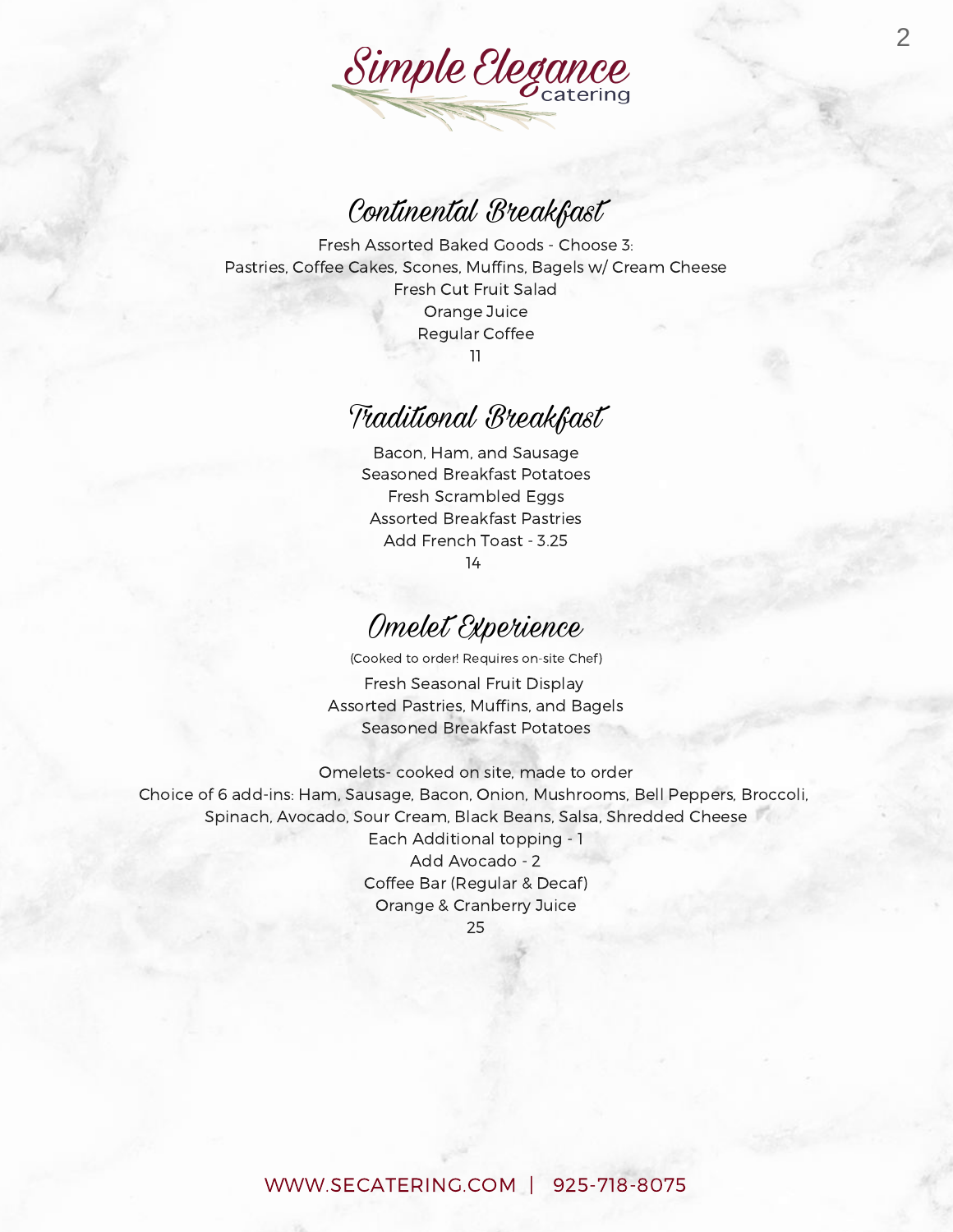

#### Breakfast Burrito Combo

Breakfast Burritos (choice of bacon, ham or sausage, cheese, hashbrowns and eggs) Homemade Salsa

> Fresh Cut Fruit Salad Regular Coffee Orange Juice 17

#### Spring Forward Brunch

Signature House Salad w/ Blue Cheese, Candied Walnuts, Cranberries, & Champagne Vinaigrette Fiesta Chicken Salad on Mini Croissants Lox and Bagels w/ Cream Cheese, Red Onion, Tomato, and Capers Fresh Seasonal Fruit Display Assorted Whole Quiches (per 8 guests) Regular and Decaf Coffee, Assorted Teas

24

#### Fall Back Brunch

French Toast w/ Apple Compote Sausage, Sage and Squash Frittata Seasoned Breakfast Potatoes Charcuterie Platter, Includes:

Assorted Italian Meats, Sharp Cheddar, Goat Cheese, Gouda, Olives and Grapes Signature House Salad w/ Blue Cheese, Candied Walnuts, Cranberries, & Champagne Vinaigrette Assorted Tea, Regular and Decaf Coffee

28